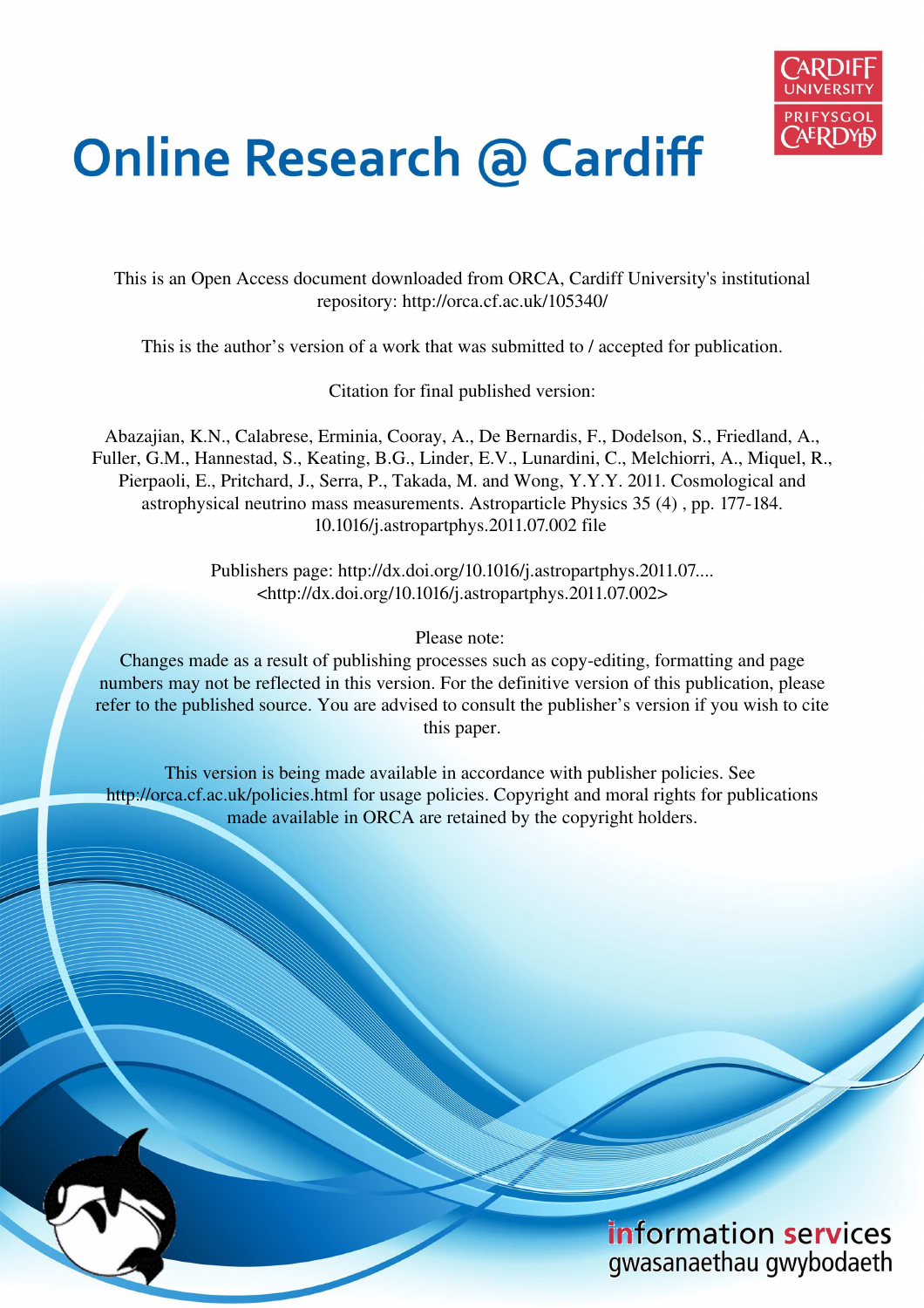# Cosmological and Astrophysical Neutrino Mass Measurements ∗

K. N. Abazajian<sup>1</sup>, E. Calabrese<sup>2</sup>, A. Cooray<sup>3</sup>, F. De Bernardis<sup>3</sup>, S. Dodelson<sup>4,5,6</sup>, A. Friedland<sup>7</sup>,

G. M. Fuller<sup>8</sup>, S. Hannestad<sup>9</sup>, B. G. Keating<sup>8</sup>, E. V. Linder<sup>10,11</sup>, C. Lunardini<sup>12</sup>, A. Melchiorri<sup>2</sup>,

R. Miquel<sup>13,14</sup>, E. Pierpaoli<sup>15</sup>, J. Pritchard<sup>16</sup>, P. Serra<sup>17</sup>, M. Takada<sup>18</sup>, Y. Y. Y. Wong<sup>19</sup>

 $1$ Maryland Center for Fundamental Physics, Department of Physics,

University of Maryland, College Park, Maryland 20742 USA

<sup>2</sup>Physics Department and INFN, Universita' di Roma "La Sapienza", P.le Aldo Moro 2, 00185, Rome, Italy

<sup>3</sup>Department of Physics and Astronomy, University of California, Irvine, CA 92697

<sup>4</sup>Center for Particle Astrophysics, Fermi National Accelerator Laboratory, Batavia, IL 60510

 $5$ Department of Astronomy & Astrophysics, The University of Chicago, Chicago, IL 60637

 $6$ Kavli Institute for Cosmological Physics, Chicago, IL 60637

<sup>7</sup>Theoretical Division, T-2, MS B285, Los Alamos National Laboratory, Los Alamos, New Mexico 87545, USA

<sup>8</sup>Center for Astrophysics and Space Sciences, Department of Physics,

University of California, San Diego, La Jolla, CA 92093-0424, USA

 $9$ Department of Physics and Astronomy, Aarhus University, DK-8000 Aarhus C, Denmark

 $10$  Berkeley Lab & University of California, Berkeley, CA 94720

 $11$ Institute for the Early Universe WCU, Ewha Womans University, Seoul, Korea

<sup>12</sup>Arizona State University, Tempe, AZ 85287-1504, USA

 $^{13}$ Institució Catalana de Recerca i Estudis Avançats, E-08010 Barcelona, Spain

 $14$ Institut de Física d'Altes Energies, E-08193 Bellaterra (Barcelona), Spain

<sup>15</sup> Department of Physics and Astronomy, University of Southern California, Los Angeles, CA 90089-0484, USA

<sup>16</sup> Harvard-Smithsonian Center for Astrophysics, MS-51, 60 Garden St, Cambridge, MA 02138

<sup>17</sup> Astrophysics Branch, NASA-Ames Research Center, 245-6, Moffett Field, CA 94035

<sup>18</sup>Institute for the Physics and Mathematics of the Universe (IPMU),

The University of Tokyo, Chiba 277-8582, Japan and

 $19$ Institut für Theoretische Teilchenphysik und Kosmologie, RWTH Aachen, D-52056, Germany

(Dated: March 29, 2011)

Cosmological and astrophysical measurements provide powerful constraints on neutrino masses complementary to those from accelerators and reactors. Here we provide a guide to these different probes, for each explaining its physical basis, underlying assumptions, current and future reach.

# I. INTRODUCTION

Neutrinos are an integral part of the Standard Model of particle physics and are copiously produced by a variety of astrophysical sources. Neutrinos also constitute a fraction of the dark matter in our Universe, leaving a characteristic imprint on various cosmological observables. It is not surprising then that astrophysics and cosmology are poised to contribute to some of the most pressing problems in particle physics: understanding the properties of neutrinos, pinning down their masses, and ultimately understanding the origin of these tiny masses.

Recent advances in observational cosmology have resulted in tight constraints on the sum of the neutrino masses, and upcoming experiments are expected to improve on these results thanks both to new observational techniques and to larger data sets. In this paper, we review the physical basis of the cosmological tests, the set of astrophysical and cosmological observables that are sensitive to neutrino properties and, for each, present current and future constraints. Lurking ahead is the tantalizing possibility of a detection: oscillation experiments have determined that the difference of the square of two of the neutrino masses is greater than  $(0.05 \text{ eV})^2$ , implying a lower limit on the quantity that cosmological observations are most sensitive to: the sum of the neutrino masses. Current upper bounds range from a factor of 4-10 above the lower limit, so the grand challenge for the next generation of cosmological surveys – detecting the effect of massive neutrinos on the cosmos – appears within reach.

# II. PHYSICAL BASIS OF COSMOLOGICAL PROBES

The Standard Models of particle physics and cosmology make a robust prediction that the number density of relic neutrinos is 112 cm<sup>−</sup><sup>3</sup> per species. This result is based solely on standard model physics and implies that massive

<sup>∗</sup> Prepared by attendees of the workshop "The Future of Neutrino Mass Measurements: Terrestrial, Astrophysical, and Cosmological Measurements in the Next Decade," a program of the Institute for Nuclear Theory in Seattle in February, 2010.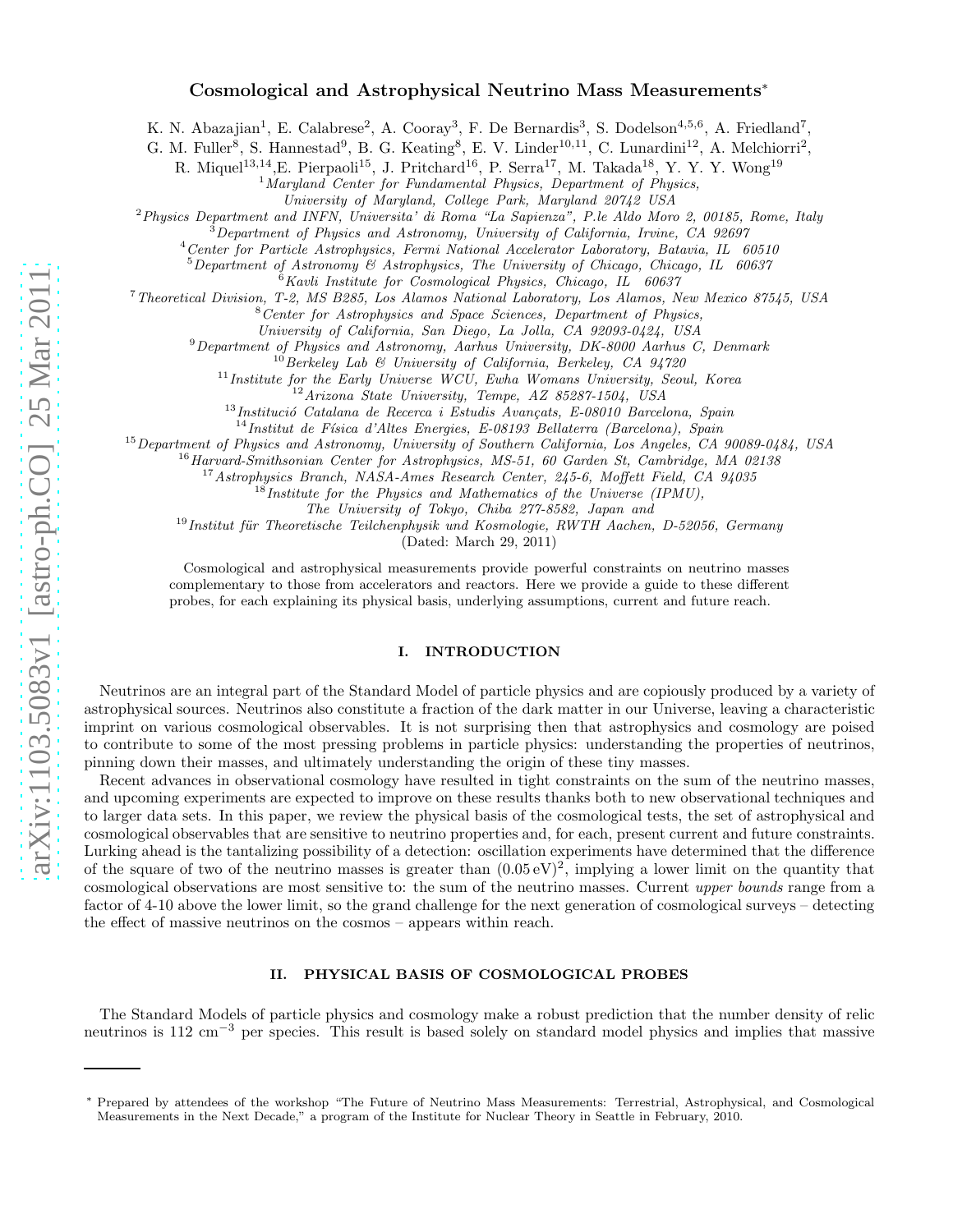neutrinos constitute a fraction

$$
f_{\nu} = \frac{\Omega_{\nu}}{\Omega_m} = \frac{\sum m_{\nu}}{93 \Omega_m h^2 \,\text{eV}} \simeq 0.08 \,\frac{\sum m_{\nu}}{1 \,\text{eV}}\tag{1}
$$

of the total matter density in the universe, where  $\Omega_{\nu}$  and  $\Omega_{m}$  are the neutrino energy density and matter density, respectively, in units of the critical density. The last equality assumes the WMAP-7 best fit value,  $\Omega_m h^2 = 0.134$ [\[44\]](#page-11-0), where the Hubble rate today is parameterized as  $H_0 \equiv 100h$  km s<sup>-1</sup> Mpc<sup>-1</sup>. The distribution of matter in the Universe depends sensitively on  $f_{\nu}$ , and therefore current and upcoming surveys that probe this structure in a variety of ways have the potential to constrain or measure the sum of the neutrino masses.

The small masses of neutrinos distinguish them from the rest of the matter in the Universe. Neutrino thermal velocities are non-negligible in the early universe and lead to smearing out of over-dense regions. At cosmic time  $t$ , neutrinos can free-stream distances of order  $vt \sim (T_{\nu}/m_{\nu}) \times (1/H)$  where H is the Hubble rate and  $T_{\nu}$  the neutrino temperature, calibrated from the Cosmic Microwave Background (CMB) to be  $1.9a^{-1}$ K where a is the scale factor (set equal to one today) governing the expansion of the Universe. The comoving free-streaming length scale is therefore  $vt/a \sim 0.04 f_{\nu}^{-1} h^{-1} a^{-1/2}$  Mpc. Neutrinos do not clump on scales significantly smaller than this free-streaming scale. When any component of the density does not clump, the delicate balance between dilution due to the expansion of the Universe and accretion due to gravitational instability is upset, and gravitational potential wells decay. Over the course of billions of years, this decay is appreciable even if only a small fraction of the matter is not participating in the cosmic dance of structure formation. Structure on scales smaller than  $\sim 0.1 \text{ Mpc}/f_\nu$  is suppressed for all a, while scales larger than 100 Mpc are never affected. Neutrinos therefore produce a characteristic fall-off in the power spectrum of the matter distribution from large to small scales. In linear perturbation theory the suppression of power is roughly given by  $\Delta P/P \sim -8f_{\nu}$ , and if non-linear corrections are included the suppression increases to  $\Delta P/P \sim -10 f_{\nu}$  for Fourier modes with wavenumber  $k \sim 0.5 - 1 h \,\text{Mpc}^{-1}$  [\[9,](#page-10-0) [10,](#page-10-1) [47,](#page-11-1) [61](#page-11-2), [75,](#page-11-3) [79](#page-11-4)].

There are a wide variety of cosmological probes of the matter distribution, each of which has the potential to detect the signature suppression caused by neutrino masses. Dozens of surveys over the coming decade will make detailed observations, hidden in which will be clues to the neutrino mass. Extracting the relevant information will be challenging: a combination of insight and improved computational capability will be necessary to confront simply the theoretical systematics that threaten to obscure the signal. However, the possibility of detecting the signature of neutrino masses in cosmology is so alluring that scores of researchers are devoted to address the most pressing issues. The wide variety of probes is absolutely essential since each has its own set of strengths and weaknesses. Further such a joint analysis of different probes covering wider ranges of redshifts and distance scales measured will be a powerful way of efficiently breaking parameter degeneracies. For example, both dark energy and neutrino mass suppress structure formation, but leave their imprints on different sets of length scales and redshifts.

#### III. PROBES

There are two main techniques for probing the matter distribution: mapping the distribution of biased tracers and observing the subtle effects of gravitational lensing. The most traditional tracer is the galaxy distribution, which is related to the underlying matter distribution by a bias factor that can be both time and scale dependent (although it is likely constant on large scales). Other biased tracers are neutral hydrogen – as mapped by Lyman  $\alpha$  absorption or by 21 cm emission – and galaxy clusters. Gravitational lensing is different in that it is sensitive to the gravitational potential directly (which is linearly related to the matter distribution by the Poisson equation), but lensing of objects at a given distance from us depends on all values of the potential along the line of sight so offers only a 2D, projected view of the distribution. Table [I](#page-3-0) lists these probes, the limits currently obtained and those that might be reached with future surveys. $<sup>1</sup>$ </sup>

Each of these probes faces technological, observational, and theoretical challenges in its quest to extract a few percent level signal. Table [I](#page-3-0) highlights the key theoretical systematics each probe will have to overcome to obtain a reliable constraint on neutrino masses.

<sup>&</sup>lt;sup>1</sup> Note that the potential of a future laboratory tritium  $\beta$ -decay experiment to probe the absolute neutrino mass scale is usually characterized by two numbers: its sensitivity to the neutrino mass, defined as the 95% upper limit the experiment can set on the neutrino mass if the true neutrino mass is zero, and its *discovery potential* (or detection threshold), defined as the minimal mass that the neutrino should have in order for the mass to be detected by the experiment at some confidence level (say, 95%). The future cosmological limits presented in Table [I](#page-3-0) have been derived formally as 95% sensitivities to  $\sum m_{\nu}$ . However, for reasonable cosmological models, the sensitivity and the 95% discovery potential for a given probe are generally numerically quite similar [\[29\]](#page-10-2). Therefore, as a rule of thumb, the numbers denoted "reach" in Table [I](#page-3-0) can be taken to mean both the sensitivity and the discovery potential at 95% C.L.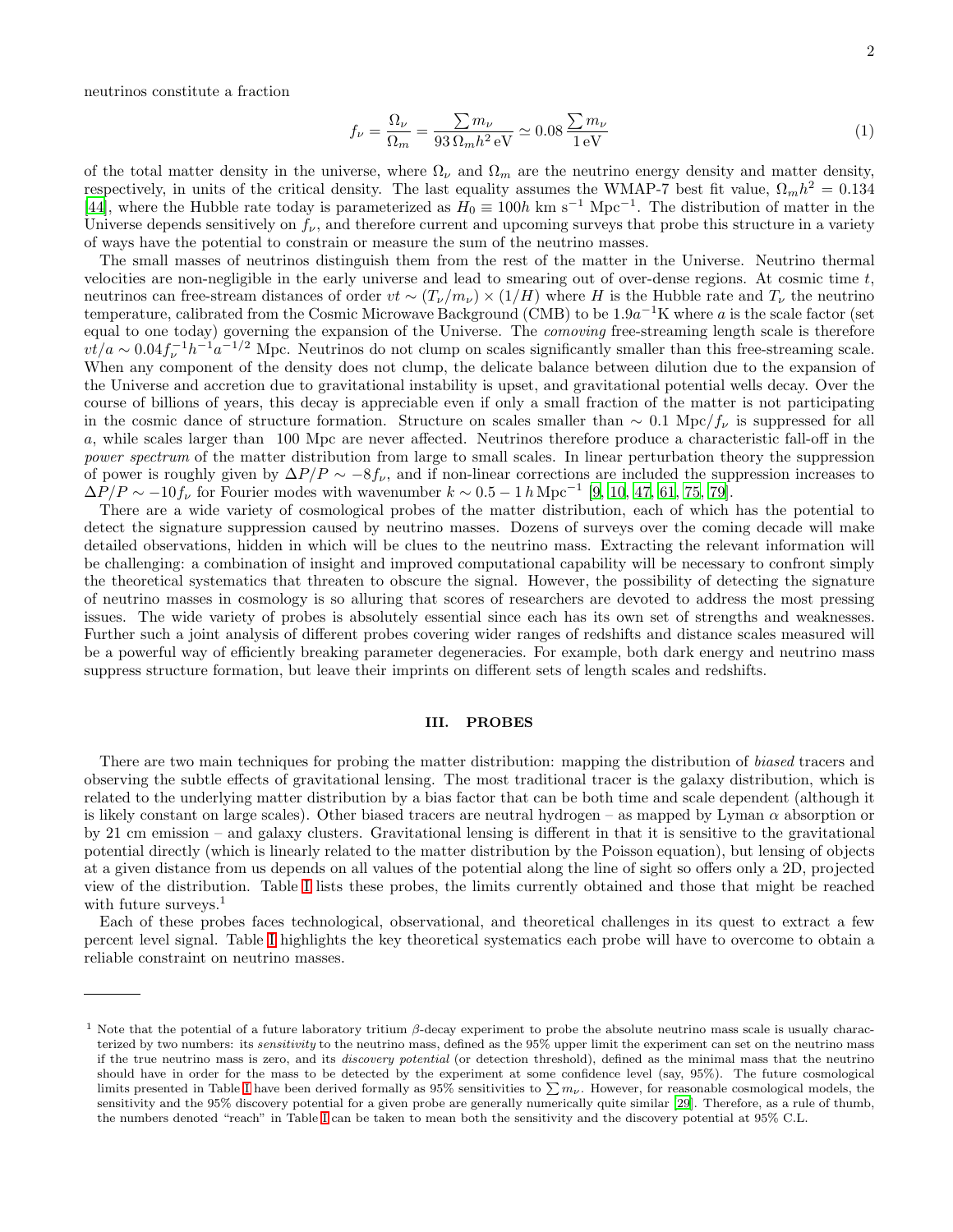| Probe                                  | Current<br>$\sum m_{\nu}$ (eV) | Forecast<br>$\sum m_{\nu}$ (eV) | Key Systematics                               | <b>Current Surveys</b>                                                        | <b>Future Surveys</b>                                                                                              |
|----------------------------------------|--------------------------------|---------------------------------|-----------------------------------------------|-------------------------------------------------------------------------------|--------------------------------------------------------------------------------------------------------------------|
| CMB Primordial                         | 1.3                            | 0.6                             | Recombination                                 | WMAP, Planck                                                                  | None                                                                                                               |
| CMB Primordial<br>Distance             | $+0.58$                        | 0.35                            | Distance<br>measure-<br>ments                 | WMAP, Planck                                                                  | None                                                                                                               |
| Lensing of CMB                         | $\infty$                       | $0.2 - 0.05$                    | NG<br>of<br>anisotropies                      | Secondary Planck, ACT<br>[39],<br>SPT [96]                                    | EBEX<br>ACTPol,<br>[57],<br>SPTPol.<br>POLAR-<br><b>CMBPol</b><br><b>BEAR</b><br>[5],<br>$\lceil 6 \rceil$         |
| Galaxy Distribution                    | 0.6                            | 0.1                             | Nonlinearities, Bias                          | [82]                                                                          | SDSS [58, 59], BOSS DES [84], BigBOSS [81],<br>DESpec [85], LSST [92],<br>Subaru PFS [97], HET-<br><b>DEX</b> [35] |
| Lensing of Galaxies                    | 0.6                            | 0.07                            | metric redshifts                              | Baryons, NL, Photo-CFHT-LS [23], COS-<br><b>MOS</b> [50]                      | <b>DES</b><br>[84],<br>Hy-<br>SuprimeCam,<br>per<br>LSST $[92]$ , Euclid $[88]$ ,<br>WFIRST[100]                   |
| Lyman $\alpha$                         | 0.2                            | 0.1                             | Metals.<br>Bias,<br>continuum                 | QSO SDSS, BOSS, Keck                                                          | BigBOSS[81], TMT[99],<br>GMT[89]                                                                                   |
| $21 \text{ cm}$                        | $\infty$                       | $0.1 - 0.006$                   | Foregrounds, Astro-GBT<br>physical modeling   | $[11]$ , LOFAR MWA $[93]$ ,<br>PAPER [53], FFTT [49]<br>$[91]$ ,<br>GMRT [86] | SKA<br>$[95]$ ,                                                                                                    |
| Galaxy Clusters                        | 0.3                            | 0.1                             | Mass Function, Mass SDSS, SPT,<br>Calibration | $\mathbf{XMM}$<br>$[101]$<br>Chan-<br>dra $[83]$                              | ACT, DES, eRosita [87], LSST                                                                                       |
| Core-Collapse Super- $\infty$<br>novae |                                | $\theta_{13} > 0.001^*$         | Emergent $\nu$ spectra                        | SuperK<br>ICECube[90]                                                         | $[98]$ , Noble<br>Liquids,<br>Gad-<br>zooks $[7]$                                                                  |

<span id="page-3-0"></span>Table I: Cosmological probes of neutrino mass. "Current" denotes published (although in some cases controversial, hence the range) 95% C.L/ upper bound on  $\sum m_{\nu}$  obtained from currently operating surveys, while "Reach" indicates the forecasted 95% sensitivity on  $\sum m_{\nu}$  from future observations. These numbers have been derived for a minimal 7-parameter vanilla+m<sub>v</sub> model. The six other parameters are: the amplitude of fluctuations, the slope of the spectral index of the primordial fluctuations, the baryon density, the matter density, the epoch of reionization, and the Hubble constant.

<sup>\*</sup> If the neutrinos have the normal mass hierarchy, supernovae spectra are sensitive to  $\theta_{13} \sim 10^{-3}$ . The inverted hierarchy produces a different signature, but one that is insensitive to  $\theta_{13}$ .

# A. Primordial Cosmic Microwave Background

In the first row of Table [I,](#page-3-0) we report the constraints obtained using 2-point statistics of the CMB: temperature and polarization auto-spectra and the temperature-polarization cross-spectrum. Massive neutrinos increase the anisotropy on small scales because the decaying gravitational potentials enhance the photon energy density fluctuation (see, e.g., [\[21,](#page-10-10) [48](#page-11-31)]). Also, the sound horizon, which dictates the position of the acoustic peaks, shifts due to the slightly different expansion history caused by massive neutrinos. The current WMAP 7-year dataset constrains the sum of neutrino masses to 1.3 eV at 95% c.l. [\[44](#page-11-0)] within the standard cosmological model, ΛCDM. Planck data alone will constrain  $\Sigma m_{\nu}$  to 0.6 eV at 95% C.L. (see, e.g., [\[19](#page-10-11)]). This constraint should be considered as the most conservative and reliable cosmological constraint on neutrino masses. A tighter constraint on the neutrino masses can be obtained by combining CMB observations with measurements of the Hubble constant  $H_0$  and cosmic distances such as from Type Ia supernovae and Baryon Acoustic Oscillations (BAO). The WMAP7+BAO+ $H_0$  analysis of [\[44](#page-11-0)] reports a constraint of 0.58 eV at 95% C.L., while a constraint about a factor 2 smaller could be achieved when the Planck data will be combined with similar datasets.

The key theoretical systematics in confronting the CMB predictions with data have been overcome. The physics is linear, so all codes agree with the requisite precision. Precise constraints require careful treatment of many of the excited states of hydrogen during recombination [\[62\]](#page-11-32), but here too recent advances [\[4](#page-10-12)] have attained the precision needed to extract accurate information from Planck. There are uncertainties associated with the distance measurements given by  $H_0$  and BAO, but again these seem to be under tighter control.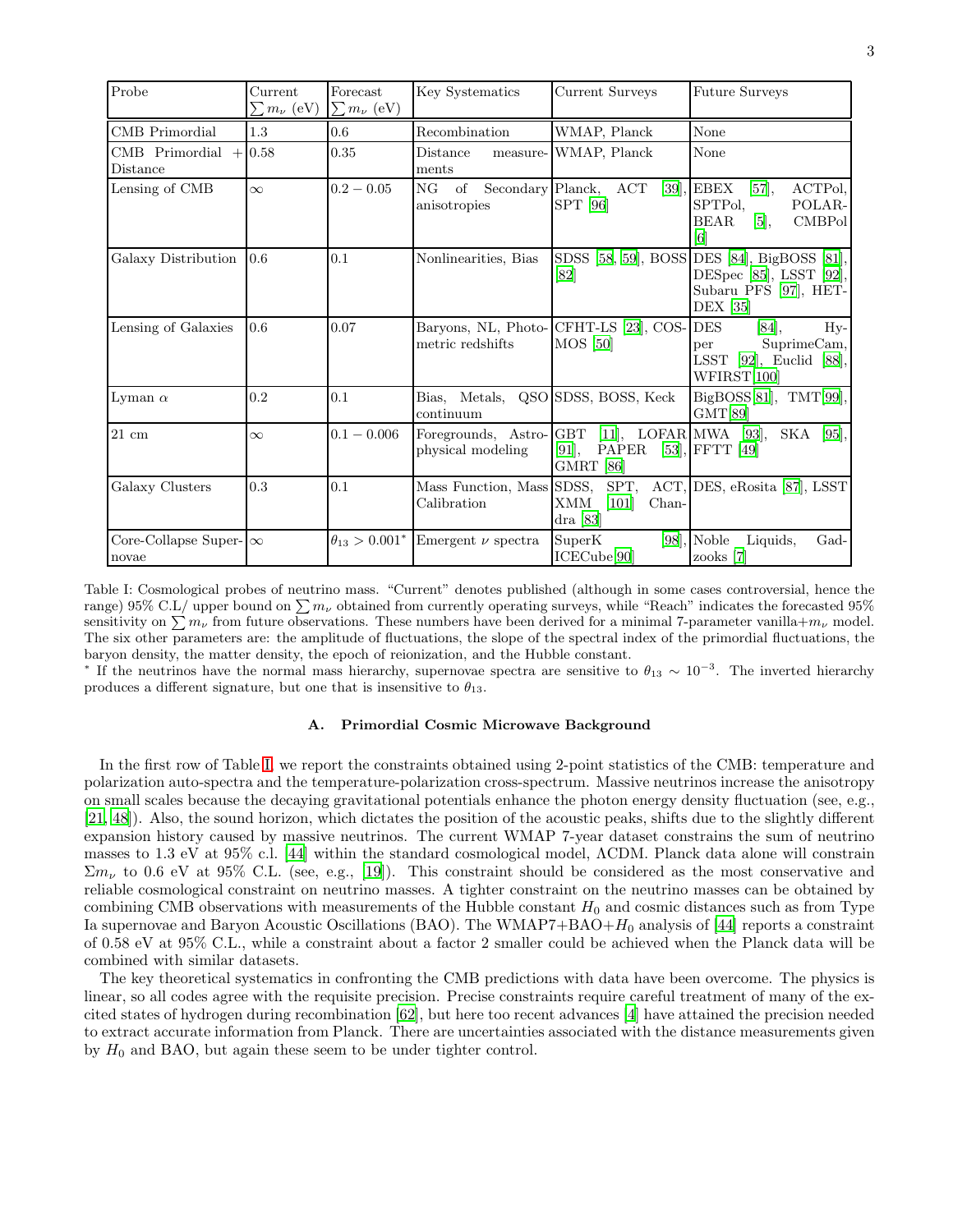#### B. Lensing of the CMB

The cosmic microwave background radiation is gravitationally lensed by matter inhomogeneities along the line of sight to the last scattering surface at  $z_{\text{iss}} = 1090$ . Lensing affects the temperature and the polarization of the CMB in several ways. First, the power spectra are smoothed out, an effect that makes sense intuitively since random deflections tend to reduce the amplitude of hot/cold spots. A fit for the presence of lensing on the power spectrum gives a non-zero result (consistent with prediction) at  $3.4\sigma$  [\[65\]](#page-11-33) and  $2.8\sigma$  [\[15\]](#page-10-13). More dramatically, polarization maps can be decomposed into  $E$ - and  $B$ -modes, the latter of which is not produced by (scalar) density perturbations. Lensing though transforms E-modes into B-modes with a characteristic spectral shape that depends on the integrated gravitational potential. This shape depends on the sum of the neutrino masses.

The most powerful way to map the projected gravitational potential is to measure CMB polarization on small scales. Each CMB photon is deflected by only a small amount (of order a few arcminutes) but the structures responsible for lensing are coherent over degree scales. This leads to a counter-intuitive probe: CMB structure on small scales offers information about the gravitational potential on large scales. Extracting this information has been the subject of some elegant theoretical work [\[37,](#page-10-14) [38\]](#page-10-15) focused on the higher order moments of the temperature field.

Claims of detection of lensing in the higher-point functions initially relied on cross-correlating with matter tracers (since the auto-correlation that will eventually be so powerful is much noisier), with detections [\[36,](#page-10-16) [68](#page-11-34)] at the  $3\sigma$  level. Evidence for the auto-correlation in WMAP data [\[67\]](#page-11-35) was reported in 2010, followed by a 4σ detection in ACT [\[17\]](#page-10-17), but no direct constraints on  $\sum m_{\nu}$  from CMB lensing exist to date. Near-term (next three years) results should enable determination of  $\sum m_{\nu}$  to 0.2 eV (95% cl) from the Planck satellite and ground-based polarization experiments. Long term results (15 years) from CMB lensing (CMBPol/EPIC satellite) strive for 0.04 eV [\[6](#page-10-5)].

CMB lensing is similar to the galaxy lensing method, but has some advantages and disadvantages relative to it [\[13\]](#page-10-18). One key property is that the source redshift  $(z_{\text{iss}})$  is accurately known, in contrast to galaxy lensing where considerable effort is needed to characterize the sources. Furthermore, the source (CMB) redshift is high, so CMB lensing probes the matter (or potential) distribution at higher redshifts,  $z \approx 1.4$ , exploring the universe at an epoch different from many other cosmological techniques. Since large scales and high redshifts are probed, the density field is very nearly linear and non-linear complications are not important. On the other hand, the CMB source is at a single redshift, giving only a single weighted measurement of the gravitational potential and distance factors, rather than the redshift tomography possible with galaxy lensing. Perhaps the most serious systematic is the impact of non-Gaussianities of other secondary anisotropies on the estimators used to extract the potential.

#### C. Galaxy Distribution

Galaxy surveys have until now been the most direct way of measuring the matter power spectrum on intermediate and small scales, and therefore also the most direct probe of the suppression of fluctuation power caused by the presence of massive neutrinos. At present by far the largest spectroscopic survey is the Sloan Digital Sky Survey (SDSS), and, together with the WMAP CMB data, it provides an upper bound of approximately 0.6 eV on  $\sum m_{\nu}$ [\[59\]](#page-11-8).

Galaxy redshift surveys measure the power spectrum of galaxy number density fluctuations,  $P_q(k)$ . In turn, this power spectrum is related to the underlying matter power spectrum  $P(k)$  via

$$
P_g(k) = b^2(k)P(k),\tag{2}
$$

where the bias parameter b depends on both scale and on the type of galaxies surveyed. This has been shown to be a significant problem for some surveys and therefore emphasis has shifted towards basing surveys on luminous red cluster galaxies which constitute a fairly homogeneous sample. This is for example the case for the SDSS-LRG sample which was used to derive the current  $0.6$  eV upper bound.

A number of larger galaxy surveys will be carried out within the next decade and will increase sensitivity to neutrino mass significantly. Given some survey design one can expect to measure the galaxy power spectrum  $P_g(k)$  up to a statistical uncertainty of [\[70\]](#page-11-36)

$$
\Delta P_g(k) = \sqrt{\frac{1}{2\pi w(k)\ \Delta \ln k}} \left[ P_g(k) + \frac{1}{\overline{n}_g} \right].
$$
\n(3)

Here,  $w(k) = (k/2\pi)^3 V_{\text{eff}}$ ,  $V_{\text{eff}}$  is the effective volume of the survey,  $\overline{n}_g$  is the galaxy number density, and  $\Delta \ln k$  is the bin size at  $k$  in ln  $k$ -space. Future surveys will go deeper (and therefore survey even fainter galaxies, leading to larger  $\overline{n}_g$ ) and wider (and therefore increased  $V_{\text{eff}}$ ) leading to much smaller errors on the power spectrum.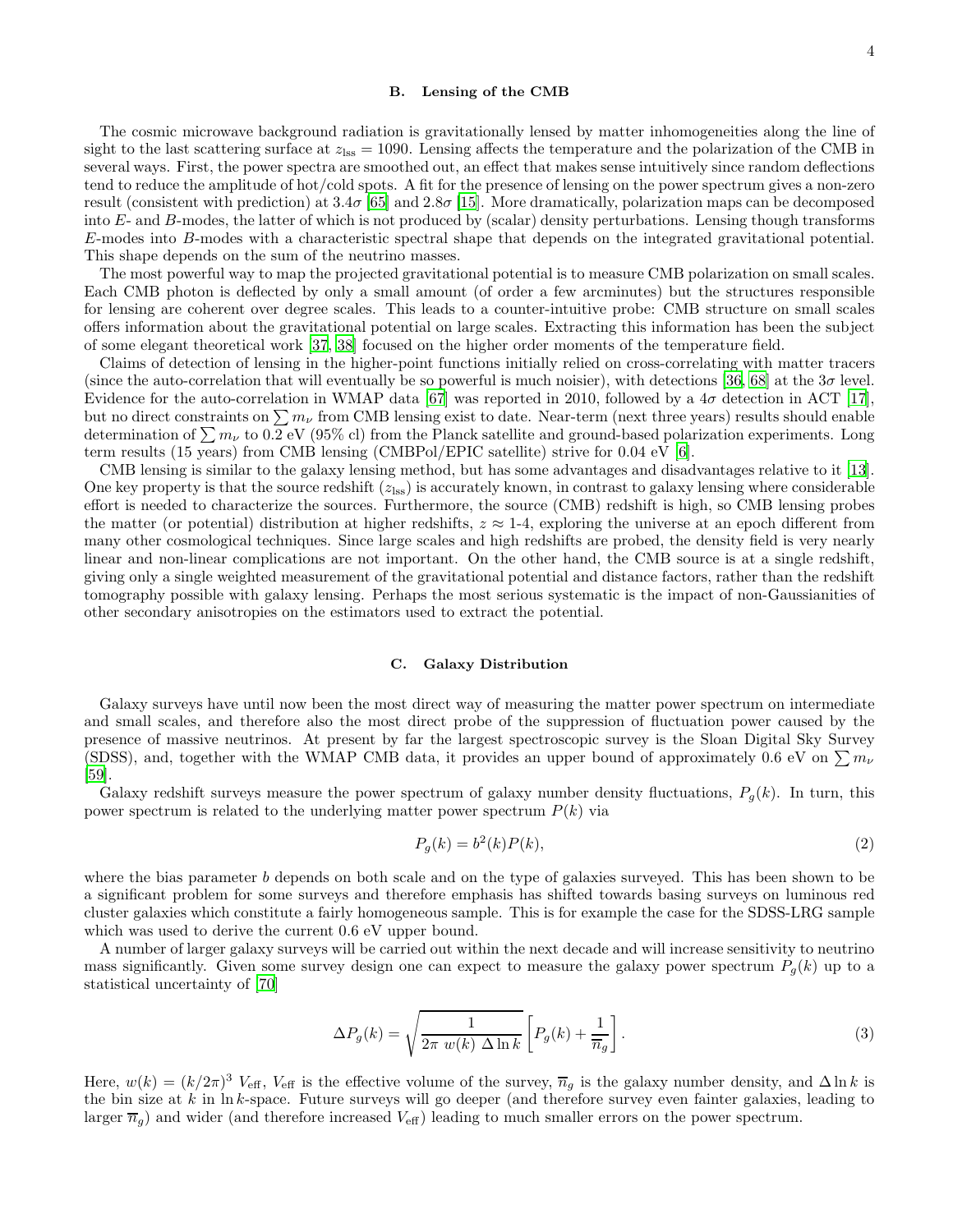The precision with which the power spectrum can, in principle, be measured is related to the survey volume because that is a measure of the number of independent Fourier modes available. On small scales precision is limited by shot noise, i.e. by the sparseness of galaxies. However, in practice this is not the most significant problem on small scales. Rather, the usefulness of small scale data is limited by the fact that structures are non-linear. At  $z = 0$  this effectively cuts away all data at  $k > 0.1 h/Mpc$ . Additionally, the luminosity dependence of the galaxy bias and its evolution can be combined with clustering information and the CMB primary spectrum to constrain the neutrino masses [\[64\]](#page-11-37). The current constraint on the neutrino masses with this method using a range of galaxy clustering data from SDSS, DEEP-2 at  $z \sim 1$ , and Lyman-break clustering at  $z \sim 3$  is 0.28 eV at 95% C.L [\[18\]](#page-10-19).

However, most upcoming surveys aim at measuring at higher redshift than the SDSS and therefore the problem of non-linearity will be somewhat alleviated. In [\[29\]](#page-10-2) a study of neutrino mass constraints was carried out for a number of proposed surveys combined with Planck data. Very roughly, the HETDEX [\[35](#page-10-6)] or BOSS [\[82\]](#page-11-9) surveys, together with Planck should push the sensitivity to about 0.2 eV at 95% C.L., and a future space-based mission such as WFIRST or EUCLID could yield a sensitivity of around 0.1 eV (95% C.L.).

The major theoretical hurdles that need to be addressed in order to extract these sensitive limits are understanding the nonlinearities and bias. Simulations and cross-correlating with lensing surveys can help with these issues.

#### D. Lensing of Galaxies

Weak gravitational lensing (or cosmic shear) of distant galaxies by the intervening large scale structure provides an elegant way to map directly the matter distribution in the universe. Perturbations in the matter density field between the source and the observer bend the paths of light rays, thereby inducing distortions in the observed images of source galaxies. By measuring the angular correlation of these distortions, one can probe the clustering statistics of the intervening matter density field. This again allows a probe of the neutrino masses [\[12\]](#page-10-20).

Current weak lensing surveys are already providing interesting constraints on neutrino masses. An analysis of the CFHTLS data from a 30 square degree sky patch finds a 95% C.L. upper limit of  $\sum m_{\nu} < 1.1$  eV in a 7-parameter vanilla+ $m_{\nu}$  model when combined with the WMAP 5-year data [\[40\]](#page-10-21). A tighter constraint,  $\sum m_{\nu} < 0.54$  eV, is obtained when distance measurements from SNIa and BAO are also included in the analysis [\[40](#page-10-21)].

Future dedicated lensing surveys will probe higher redshifts with almost full sky coverage. Furthermore, all surveys will provide photometric redshift information on the source galaxies. This additional information allows for the binning of galaxy images by redshift and hence tomographic studies of the evolution of the intervening large scale structure and the distance-redshift relation. The LSST [\[92](#page-11-13)] combined with primary CMB anisotropy measurements from Planck can constrain  $\sum m_{\nu}$  down to ~ 0.07 eV (95% C.L.) using five tomography bins [\[28](#page-10-22)]. Similar sensitivity is expected also for Euclid [\[43\]](#page-11-38).

Dominant systematics. On the observational side, photometric redshift measurements typically have uncertainties of  $\Delta z = 0.03 \rightarrow 0.1$ . Accurate modeling of this uncertainty will be important for tomographic studies. The measurements themselves of course require great care and much work has been done over the last decade understanding how to use the stars to correct for instrumental and atmospheric distortions. On the theory side, future weak lensing surveys will derive most of their constraining power from nominally nonlinear scales  $k > 0.1 \text{ Mpc}^{-1}$ . This will require that we control the uncertainties in our theoretical predictions of the nonlinear power spectrum to a percent level. Baryon physics will also be important here. The study of [\[42\]](#page-11-39) finds that baryon physics can contribute an uncertainty of up to 10% at multipole  $\ell > 1000$  corresponding to physical scales k less than a factor of ten beyond the linear regime.

#### E. Lyman  $\alpha$  Forest

The expectation that cosmological intergalactic low-density gas follows the gravitationally dominant dark matter near the nonlinear clustering scale has led to the proposal of measuring structure in dark matter clustering via the absorption features along the line of sight to a distant quasar, namely, through the Lyman- $\alpha$  forest (e.g., [\[14\]](#page-10-23)). The results produced some of the most sensitive results on the amplitude and shape of dark matter clustering at small scales, and therefore indirectly on the presence of massive neutrinos when combined with the CMB, though that was not derived in the initial results. This method was immediately questioned due to the effects of a smoothing introduced by peculiar velocities in the forest, as well as uncertainties in the ionizing background of the gas [\[26](#page-10-24)]. The flux power spectrum was also shown to be affected by fluctuations in the temperature of the intergalactic medium (IGM) [\[45\]](#page-11-40), the temperature and ionization history of the gas, and metal line contamination [\[41\]](#page-10-25). The promise lies in the sensitivity of the Lyman- $\alpha$  forest to dark matter clustering on small scales, where massive neutrinos would suppress the power spectrum. The measurement of small-scale power shape and amplitude provides information on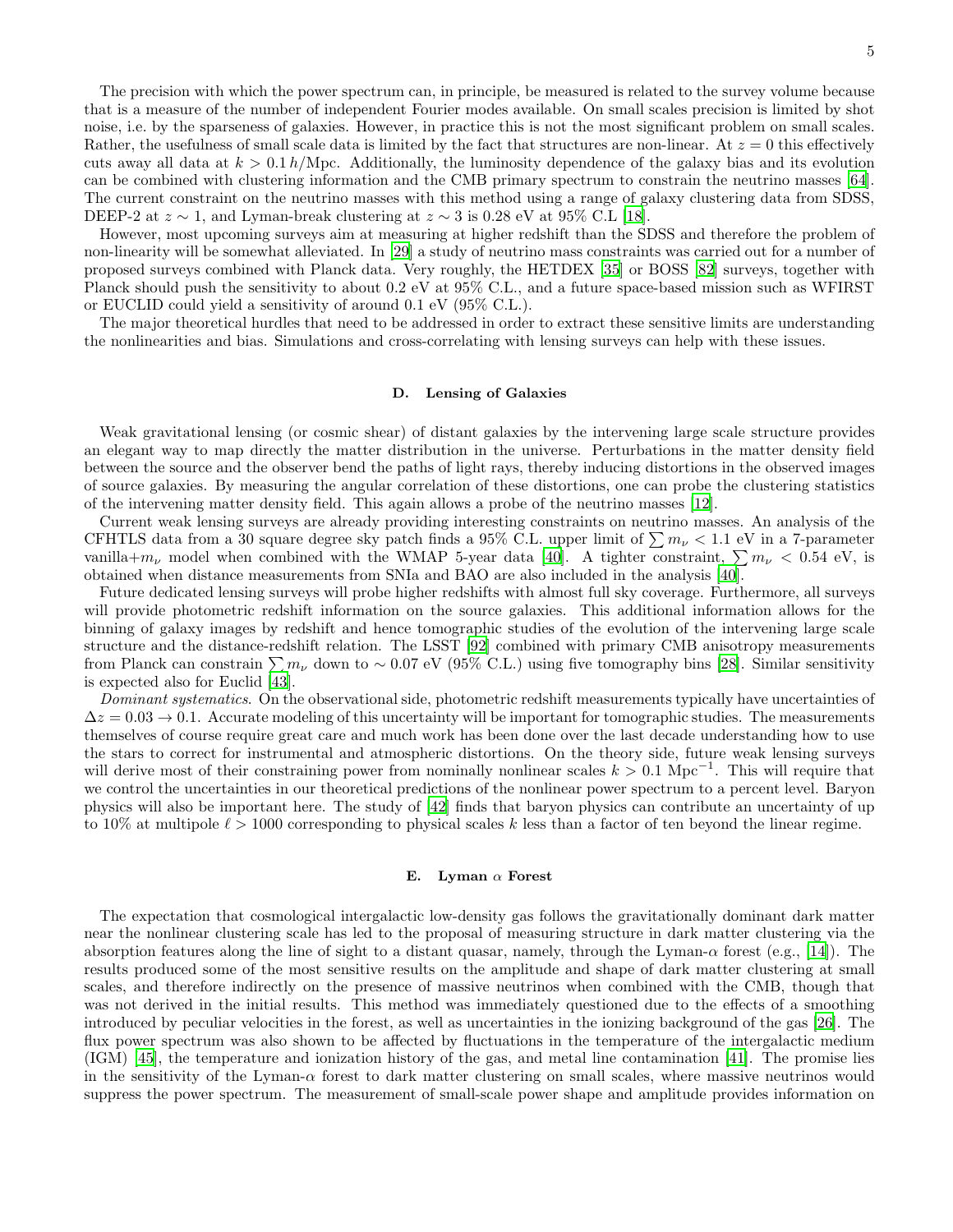neutrinos only in combination with precise measures of the large scale matter clustering amplitude from the cosmic microwave background (CMB), from WMAP or Planck (for a review, see, e.g., Ref. [\[46\]](#page-11-41)).

An important systematic is the *bias* relating the power spectrum of the flux (the observable) to the power spectrum of the matter. This bias is sensitive to the temperature history and assumed temperature-density relation of the gas [\[2,](#page-10-26) [54](#page-11-42), [55\]](#page-11-43). So far, inversions from the distribution of gas to dark matter have used rigid power-law evolution prescriptions for the temperature-density relation of the gas and its evolution over cosmic history from redshifts  $z = 1 - 7$ . The parameterized power-law functional forms for the evolution of the temperature density relation were constrained simultaneously with the inferred matter power spectrum, within the inversion of the gas-to-matter bias in the flux power spectrum. Such work also typically includes priors from independent measures of the temperature density relation at specific redshifts, leading to very tight constraints on the global temperature density relation evolution as well as other parameters [\[51](#page-11-44), [73](#page-11-45)].

Setting potential shortcomings of the method of inversion of the gas-matter bias relation aside, the constraints arising from the flux power spectrum from Sloan Digital Sky Survey quasars [\[51,](#page-11-44) [73\]](#page-11-45) are quite stringent. They are stringent due to the quoted small intrinsic errors on the shape and amplitude of the inferred matter power spectrum, but also because this initial work found that the amplitude of the inferred matter power spectrum was in tension with the WMAP 3-year results [\[63\]](#page-11-46), leading to a small and more stringent region where likelihoods for the amplitude and shape of the dark matter power spectrum were consistent (Ref. [\[63\]](#page-11-46), Fig. 1). The resulting constraint on the neutrino mass is the most aggressive to date:  $\sum m_{\nu} \leq 0.17$  eV (95% CL). An independent analysis of the Lyman- $\alpha$  forest flux power spectrum is finding a residual correlation between spectral noise and the inferred primordial flux power, that may lead to a large change in the inferred matter power spectrum shape and amplitude [\[3\]](#page-10-27). Finally we also note the recent and very detailed study performed by [\[75](#page-11-3)] in which neutrinos were directly included in the N-body simulations from which the flux power spectra were calculated. They derive a bound based on WMAP-7 plus SDSS Lyman- $\alpha$  of 0.9 eV (95% C.L.).

Future forecasts of the combination of high-resolution Keck and/or VLT spectra of the Lyman-alpha forest show that the sensitivity level of Lyman-α forest measures can be quite stringent when combined with the CMB from Planck, reaching potential sensitivities of  $\sum m_{\nu} \leq 0.11$  eV (95% CL) [\[27](#page-10-28)]. These forecasts employ simplified models for the temperature history of the gas and global temperature-density relation evolution over cosmic time, therefore it is not certain how a more general approach would change forecast sensitivities.

# F. 21 cm Surveys

Low frequency radio observations of the redshifted 21 cm line of neutral hydrogen map have the potential to map the distribution of matter at high redshifts measuring the matter power spectrum just as galaxy surveys do at low redshift. Two main epochs can be probed with different designs of array: the epoch of reionization (EoR) at  $6 \leq z \leq 12$ , where neutral hydrogen is present in the intergalactic medium, and intensity mapping at  $z \lesssim 4$  where the neutral hydrogen in dense clumps is targeted. The signal to be observed is 4-5 orders of magnitude smaller than foreground synchrotron emission from the Galaxy, making foreground removal the biggest issue for the success of these surveys. Fortunately, the smoothness of the foregrounds can be exploited to aid removal and there is cause to be optimistic.

21 cm EoR experiments measure fluctuations in the 21 cm brightness temperature  $T_b$  that can be sourced by fluctuations in the ionization field  $(x)$ , arising from the ionized hydrogen bubbles around clusters of galaxies [\[72](#page-11-47)], as well as fluctuations in the density so that the observed power spectrum includes both contributions [\[24\]](#page-10-29)

$$
P_{21}(k,\mu) = T_b^2 (P_{\delta\delta} + 2P_{x\delta} + P_{xx} + 2\mu^2 (P_{\delta\delta} - P_{x\delta}) + \mu^4 P_{\delta\delta}),
$$
\n(4)

where redshift-space distortions induce an angular dependence, with  $\mu = \mathbf{k} \cdot \hat{\mathbf{n}}$  the angle between a Fourier mode and the line of sight. If the contribution from the ionized regions can be accurately modeled, cosmological constraints are possible. Otherwise, more precise measurements to use the angular dependence to separate the density contribution are required.

Since EoR experiments measure the power spectrum at high redshifts they can probe very large volumes where the non-linear scale is small, making many Fourier modes accessible for very precise parameter constraints. At  $z = 8$  the non-linear scale is  $k_{nl} = 2 \text{ Mpc}^{-1}$ , almost an order of magnitude larger than at  $z = 0$ . The sensitivity of the instruments is determined primarily by their collecting area  $A_{\text{tot}}$  and by the number of antennae  $N_{\text{ant}}$  correlated together by the interferometer. Initial pathfinder instruments (MWA, LOFAR, PAPER, GMRT) have yet to claim a detection. Even if they do succeed, precision constraints will require the proposed Square Kilometer Array (SKA). Clever experimental design  $[71]$  may allow use of the FFT to efficiently correlate many dipoles, increasing  $N_{\text{ant}}$  dramatically and leading to an even more sensitive instrument dubbed the Fast Fourier Transform Telescope (FFTT).

Predictions for neutrino mass constraints suggest that, in combination with Planck, MWA will constrain  $\sum m_{\nu} \approx$ 0.1 eV, SKA will constrain  $\sum m_{\nu} \approx 0.02 eV$ , while the FFTT could reach  $\sum m_{\nu} \approx 0.003 eV$  [\[49](#page-11-25), [52](#page-11-49)]. The sensitivity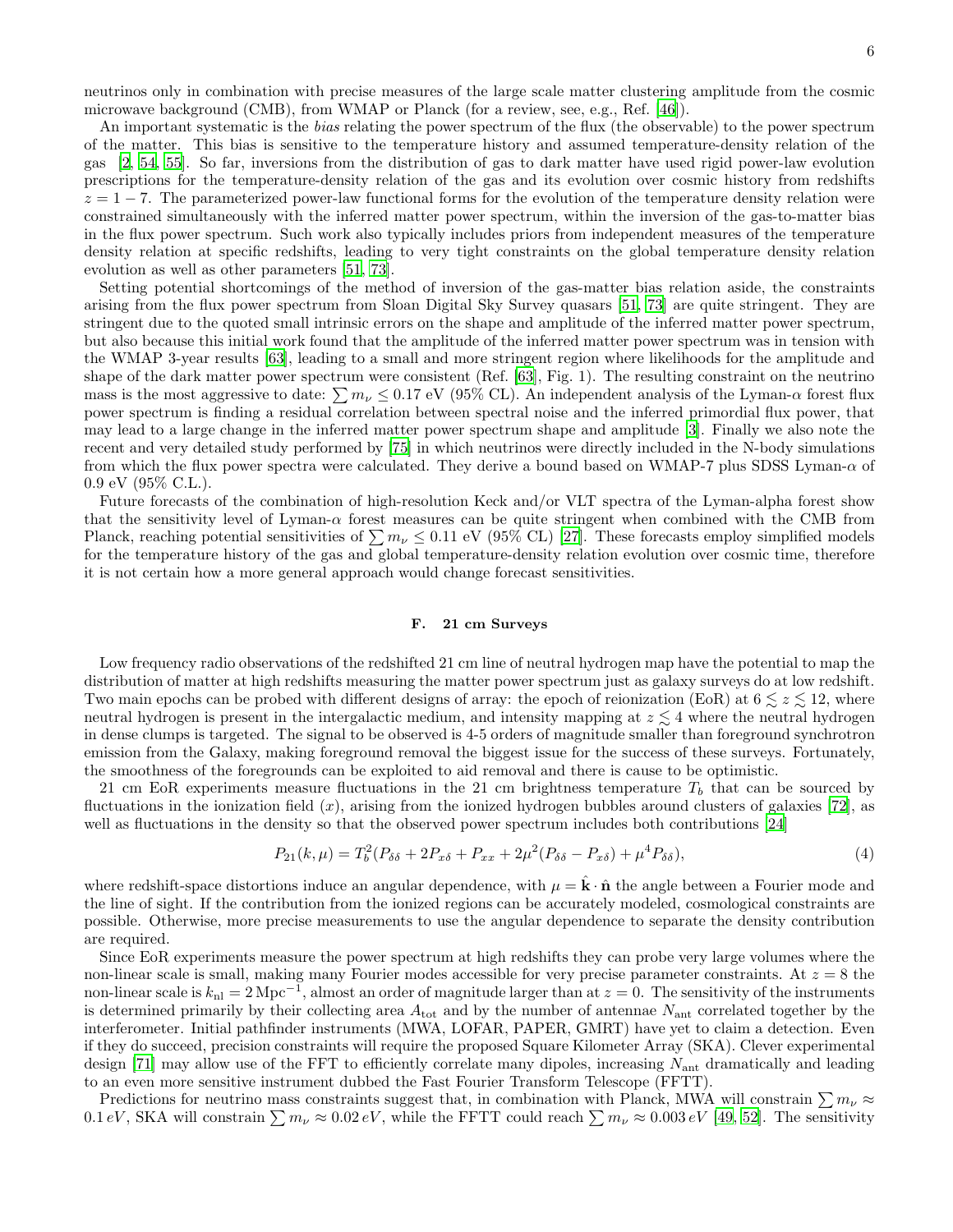of FFTT is sufficient that, in principle, individual neutrino masses could be measured at low significance [\[56\]](#page-11-50). The constraints quoted above degrade by a factor of  $\sim$  2 when reionization modeling is required and only FFTT is capable of useful constraints  $(\sum m_{\nu} \approx 0.02 \, eV)$  if the angular decomposition is required [\[49\]](#page-11-25).

21 cm intensity mapping complements optical galaxy surveys at  $z \lesssim 3$ . Rather than identifying individual galaxies and then binning to estimate the density field, these experiments integrate the entire 21 cm flux emitted from the neutral hydrogen in galaxies within the beam. This sacrifices high angular resolution, most of which probes non-linear scales, for increased survey speed and reduced cost. In addition to being affected by the usual issues of galaxy bias and non-linearity on small scales, these experiments must worry about the possibility of large scale variations in the ionizing background, which could modulate the neutral hydrogen power spectrum (although recent estimates suggest this is a small effect [\[80\]](#page-11-51)). Possible neutrino mass constraints from post-reionization 21 cm experiments are considered  $\sum m_{\nu} = 0.02 \, eV$  and  $0.04 \, eV$  respectively if constant bias is assumed. An initial application of intensity mapping at in [\[77\]](#page-11-52). For their proposed experiments MWA-5k and FFTT targeted at  $z = 3.5$  in combination with Planck they find  $z = 0.8$  has recently been carried out [\[11](#page-10-8)].

# G. Galaxy Clusters

Galaxy clusters, with masses around  $10^{14}-10^{15}M_{\text{solar}}$  are the largest gravitationally bound objects in our Universe. Observations of cluster number counts in a given volume of the Universe provide information on the amplitude of inhomogeneities on a range of scales around  $k \approx 0.1hMpc^{-1}$  and therefore are sensitive to neutrino mass.

Clusters are observed in different wavebands: in the radio and X–ray due to intra-cluster gas emission and in the optical/infrared from their galaxies. Optical and X–ray observation have been performed and exploited for cosmological purposes in the past decades using a few hundreds of clusters, while major surveys in the radio band are starting to produce results at this time. The radio surveys exploit the Sunyaev-Zel'dovich (SZ) effect from inverse Compton scattering, which has the advantage that the radio signal of clusters does not become dimmer with redshift. Future optical surveys like LSST are expected to detect a similar number of clusters.

A key issue which arises when confronting observations with theory is: while the latter makes quite precise predictions for the number of objects in a given mass range expected for a given cosmology, the mass of a cluster is not directly observable and is related in a non-trivial way to the measured quantities (optical, lensing, X-ray, and SZ signals). This mass calibration uncertainty typically constitutes the largest source of systematic error for all types of cluster observations. The standard approaches to address this issue rely on mass–observable relations calibrated either through numerical simulations or through observations (exploiting either the hypothesis of hydrostatic equilibrium or lensing effects to derive the mass). While comparing results from different methods has overcome some of the individual biases, assumptions in the scaling relations are still the outstanding issue. Future surveys delivering many more clusters at different redshifts will greatly help in addressing issues related to galaxy formation and evolution in clusters and understanding the physical processes of the intra-cluster medium.

Current limits on neutrino mass from cluster number counts essentially come from X–ray observations. Combining X–ray cluster number counts with WMAP, BAO, and SN data yields  $\Sigma m_{\nu} \leq 0.33$  eV at 95% C.L. when also dark energy is considered, which is half the limit achievable without clusters [\[76\]](#page-11-53). While attempts have been made to derive cosmological constraints form clusters observed in galaxy surveys like SDSS, limits on neutrino masses have not been derived yet.

Upcoming surveys in the optical and in the radio yielding tens of thousands of clusters will also allow for the determination of the galaxy cluster power spectrum. By combining information from Planck, the number counts and the power spectrum probes from radio surveys like SPT and optical ones like LSST may achieve a precision  $\sigma(\Sigma m_{\nu}) = 0.04 - 0.07$  eV [\[78\]](#page-11-54).

#### H. Supernovae

A core collapse supernova neutrino burst signal promises unique insights into the neutrino mass hierarchy and the mixing angle  $\theta_{13}$ . While the processes of gravitational potential growth and decay in the universe are sensitive to the cosmological neutrino background and, in particular, the neutrino mass, likely they are quite insensitive to neutrino flavor mixing. In contrast, the physics of massive star collapse and the neutrino signature from such an event is insensitive to absolute neutrino rest masses, but can be very sensitive to the neutrino mass hierarchy and flavor mixing.

Large scale numerical simulations show that there can be features in the supernova neutrino fluxes and energy spectra that have their origin in the nonlinear coupling of the flavor histories of outgoing neutrinos. Chief among these features is the spectral swap/split. In the normal mass hierarchy (NH), this swap feature manifests itself as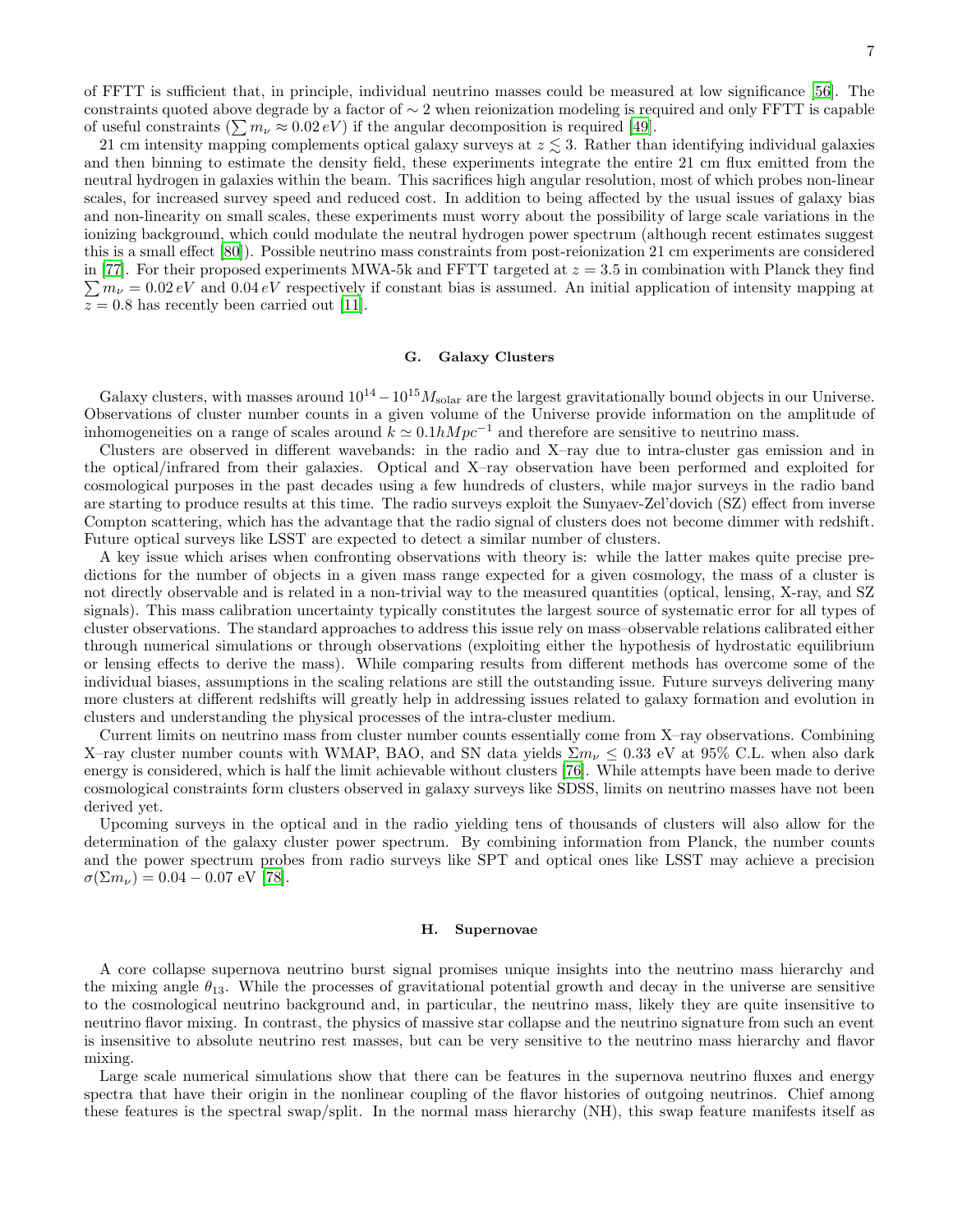nearly complete neutrino flavor transformation below a characteristic swap energy (∼ 10 MeV). In the inverted mass hierarchy (IH) the swap has an opposite sense, with most neutrinos above the swap energy transforming, while those with energies below the swap energy do not. This is a fairly dramatic signature that, if detected, would pin down the nature of the hierarchy. Moreover, in the NH the swap energy depends on  $\theta_{13}$ . This energy decreases as  $\theta_{13}$  is decreased, suggesting that a detected supernova neutrino burst could give a measure of this unknown vacuum mixing angle. In the NH we would likely need  $\theta_{13} > 10^{-2} - 10^{-3}$  to see the swap. In contrast, in the IH the swap phenomenon and the swap energy are very insensitive to  $\theta_{13}$ , with the full swap evident even for values of this mixing angle many orders of magnitude below what could be probed in reactor and long baseline experiments.

The principal difficulties in extracting neutrino properties from a supernova neutrino burst revolve around limitations in numerical modeling and the experimental issues associated with the detection itself. Although the swap phenomenon itself probably is relatively robust, recent work makes clear that the nonlinear neutrino flavor transformation regime should be treated with a full  $3 \times 3$  matrix and "multi-angle" computation. There are as yet only a few such calculations. These numerical studies are in a nascent stage, and there may be surprises as this work progresses. Core collapse supernovae in the Galaxy occur relatively infrequently (e.g., every 30 years or so), so an obvious question is whether the right kinds of detectors (e.g., water Cerenkov, liquid scintillator, etc.) will be around to catch a burst. Additionally, once the objective of detection becomes resolving a swap/split, the experimental scheme must focus on the relatively low expected swap energies. Liquid noble gas detectors being crafted for dark matter detection might be configured to do this.

## IV. MODEL DEPDENDENCE

Upper bounds on the neutrino mass — and, indeed, any positive measurement thereof in the future — from precision cosmological observations are inherently model-dependent. This dependence arises because the presence of neutrino hot dark matter manifests itself as a relatively smooth feature in the cosmological observables; Any information about the neutrino mass can be obtained only by way of statistical inference from the observational data after a parametric model has been chosen as the basis for the analysis.

As of now there is a general consensus in the cosmology community that the simplest model required to account for all cosmological observations is the concordance flat ΛCDM model. This model assumes

- 1. General relativity holds on all length scales;
- 2. The large-scale spatial geometry of the universe is flat;
- 3. The Universe consists of (a) photons, whose energy density is fixed by the COBE FIRAS measurement of the CMB temperature and energy spectrum [\[30\]](#page-10-30), (b) three families of thermalized neutrinos whose temperature is linked to the CMB temperature via  $T_{\nu} = (4/11)^{1/3} T_{\gamma}$  from entropy conservation arguments, and (c) atoms<sup>2</sup>, cold dark matter<sup>3</sup>, and vacuum energy due to a cosmological constant;
- 4. The initial conditions, i.e., the statistics and amplitude of the primordial perturbations to the Friedmann-Lemaître-Robertson-Walker metric, are set by the simplest single-field inflation models. The perturbations are adiabatic, and minimal primordial gravitational waves are produced during inflation. The spectrum of density perturbations is described by a single spectral index  $n_s$  and an amplitude  $A_s$ , both of which are free to vary.

Besides the parameters mentioned above, a minimal model of the CMB anisotropies requires an additional astrophysical parameter, the optical depth to reionization  $\tau$ . Furthermore, a number of nuisance parameters are used in the analysis of galaxy clustering data to describe certain nonlinear effects that are, as of now, not fully understood or calculable from first principles. These are marginalized at the end of the analysis. In all there are six free physical parameters in the so-called "vanilla" model of cosmology:

$$
\Omega_b h^2, \Omega_{\rm CDM} h^2, \Omega_{\Lambda}, n_s, A_s, \tau. \tag{5}
$$

Spatial flatness implies  $\Omega_b + \Omega_{CDM} + \Omega_{\Lambda} = 1$ , from which we can deduce the reduced Hubble parameter h. The simplest neutrino mass limits can be obtained by including in this empirical description a variable amount of hot dark matter characterized by the sum of the neutrino masses  $\sum m_{\nu}$ .

<sup>&</sup>lt;sup>2</sup> The atomic part of the universe's energy budget is often labeled "baryons" by cosmologists, since the non-baryonic part of an atom, namely the electrons, account only for a negligible fraction of the atom's total mass.

<sup>&</sup>lt;sup>3</sup> A dark matter fluid is classified as cold if it is non-relativistic and has negligible velocity dispersion in the epochs relevant for the generation of CMB anisotropies and structure formation.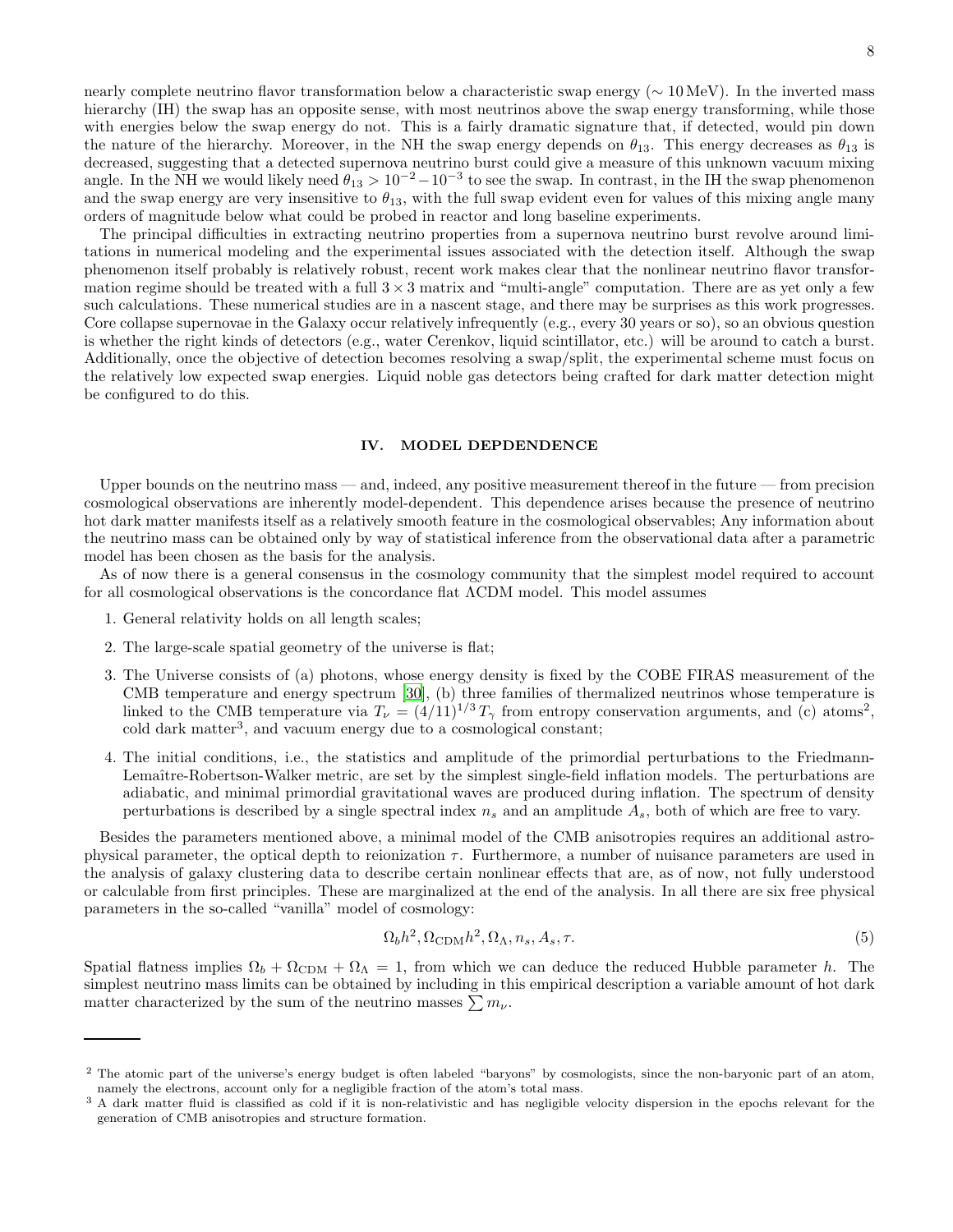A number of variations around this general framework are possible and generally fall into the following categories:

- 1. Extra relativistic species: Besides three light neutrinos, several particle physics puzzles have opened up the possibility of non-standard, sub-eV to eV particle production in the early Universe. Amongst these are light sterile neutrinos (motivated by popular interpretations of the LSND and the MiniBooNE results), and hot dark matter axions (possible solution to the strong  $CP$  problem). The energy density residing in these additional light particles is conventionally parameterized as  $\Delta N_{\text{eff}}$ , i.e., the effective number of additional "neutrino families". Phenomenologically, the presence of additional light particles has been shown in the past to exhibit considerable degeneracy with neutrino masses [\[33\]](#page-10-31) but could even lead to tighter constraints [\[25\]](#page-10-32). Using a combination of distance and clustering probes it is still possible to constrain  $\sum m_{\nu}$  to the sub-eV level in this class of cosmological models [\[32\]](#page-10-33). It should be noted that these scenarios generically predict modifications to the outcome of big bang nucleosynthesis and thus can be independently constrained by observations of the primordial light elemental abundances (e.g., [\[66](#page-11-55)]).
- 2. Warm instead of cold dark matter: Warm dark matter (WDM) scenarios invoke keV-mass particles in order to suppress the formation of dwarf galaxy-sized objects and potentially alleviate the cusp problem in dark matter halos. The effects of replacing CDM with WDM are generally limited to the very small scales [\[74](#page-11-56)], and are not degenerate with light neutrino masses.
- 3. Inflation physics: Popular extensions to the simplest description of the primordial perturbations include a running spectral index (i.e., a scale-dependent spectral index), the presence of a significant primordial gravitational wave background (a generic prediction of certain classes of inflation models), and isocurvature modes (from, e.g., multi-field inflation). The latter two affect only the CMB anisotropies at low multipoles and are not directly degenerate with neutrino masses. A running spectral index can in principle mimic or offset to some extent the small-scale suppression in the matter power spectrum caused by free-streaming massive neutrinos. However, running can be tightly constrained by the CMB anisotropies. Indeed, constraints on  $\sum m_{\nu}$  from the WMAP 5-year data were already completely indepdendent of these additional parameters from inflation [\[22\]](#page-10-34).
- 4. Dynamical dark energy: These scenarios involve replacing the cosmological constant with a fluid whose equation of state parameter w satisfies  $w < -1/3$  and may additionally be time-dependent. A popular realization, the so-called quintessence, uses a slowly rolling scalar field to achieve  $w \simeq -1$ . More elaborate variants usually involve some degree of coupling between the scalar field and other matter components. The dark energy equation of state parameter w was previously shown to exhibit considerable degeneracy with the neutrino mass  $[1, 34]$  $[1, 34]$ . However, in the post-BAO era, a combination of distance probes (e.g., BAO and Supernova Ia) can very effectively remove this degeneracy [\[31](#page-10-37), [60\]](#page-11-57); use of CMB lensing information will also help in the future [\[20\]](#page-10-38). A more non-trivial issue concerns coupled dark energy scenarios and the possibility of their giving rise to scale-dependent clustering which may mimic or offset the effects of neutrino masses. This issue has yet to be explored in detail.
- 5. Modified gravity: These scenarios, which modify general relativity at very large distances, are primarily constructed to explain the observed late-time accelerated expansion of the universe in lieu of a cosmological constant. Phenomenologically they share some similarities with the dynamical dark energy scenarios discussed above. See [\[16](#page-10-39), [69](#page-11-58)] for some discussion of the covariance of effects on the matter power spectrum from gravity modifications and from neutrino mass
- 6. Non-flat spatial geometry: Flat spatial geometry is one of the pillars of the inflationary paradigm; relaxing the assumption of spatial flatness is perhaps the least theoretically well-motivated extension to ΛCDM discussed here. Phenomenologically, non-flat scenarios modify the distance-to-redshift relations in much the same way as the modifications encountered in dynamical dark energy scenarios, and thus can be constrained using a combination of distance probes and Hubble parameter measurements [\[44\]](#page-11-0), leaving virtually no room for degeneracy with  $\sum m_{\nu}$ .

Several classes of cosmological models that differ radically from  $\Lambda$ CDM have been proposed in the literature. These include broken scale invariance [\[8](#page-10-40)] and void models that seek to explain current cosmological observations without invoking a phase of late-time accelerated expansion. While these models have found some success with certain subsets of the available data, it is generally difficult to reconcile the simplest variants with all data sets.

From the above discussion, it is fair to conclude that neutrino mass limits from cosmology can be considered robust with respect to reasonable modifications of the ΛCDM model. Nonetheless, we stress again here that these limits are necessarily derived from an inference process, and since the effects of neutrino mass on cosmological observables are purely gravitational, even a positive detection of hot dark matter in the future will not uniquely identify it as the neutrino with the correct quantum numbers. However, should a future cosmological neutrino mass measurement find concordance with the outcome of experiments sensitive to mass differences and absolute masses, then it would provide an unambiguous confirmation of the ΛCDM paradigm.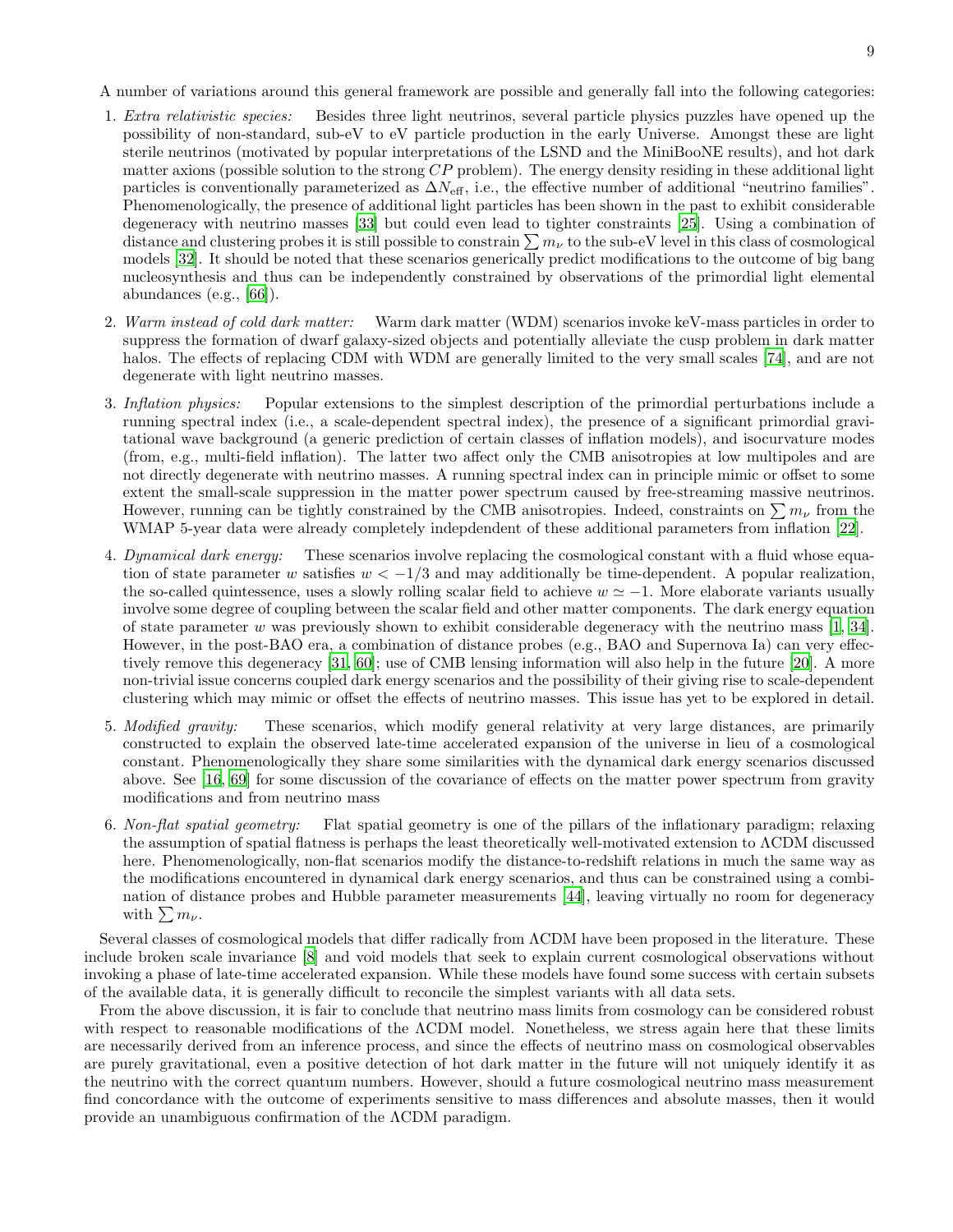# V. CONCLUSION

It has often been said that cosmological probes of neutrino masses are complementary to terrestrial probes. On the simplest level, this is obvious in that cosmology is sensitive to the sum of the neutrino masses and terrestrial experiments probe either mass differences or different linear combinations of the masses. On a deeper level, though, information from terrestrial experiments will be a driving force in cosmology for years to come. Cosmology now has the almost unique opportunity/challenge to measure a fundamental physics parameter with a wide variety of probes. The challenge is whether each can fit its data with the plain vanilla ΛCDM model (which has been so successful to date) plus  $m_{\nu}$ . If these probes converge on the value of  $m_{\nu}$  measured by terrestrial experiments, it will constitute one of the great triumphs of modern cosmology. If not, then we will have evidence for new physics: quintessence, modified gravity, non-standard inflation, curvature, or other possibilities whose richness is only hinted at by the parameters used to describe them. Sorting through the possibilities will likely require new probes and drive the field for generations.

- <span id="page-10-35"></span>[1] K. Abazajian, & S. Dodelson, 2003, Physical Review Letters, 91, 041301
- <span id="page-10-26"></span>[2] K. N. Abazajian, A. Lidz, E. Polisenski, and M. Ricotti, in preparation (2011).
- <span id="page-10-27"></span>[3] K. N. Abazajian et al., in preparation (2011).
- <span id="page-10-12"></span>[4] Y. Ali-Haimoud and C. M. Hirata, Phys. Rev. D 83, 043513 (2011) [arXiv:1011.3758 [astro-ph.CO]].
- <span id="page-10-4"></span>[5] K. Arnold, et al., "The POLARBEAR CMB polarization experiment", Proc. SPIE 7741, 77411E (2010)
- <span id="page-10-5"></span>[6] D. Baumann et al. [CMBPol Study Team Collaboration], AIP Conf. Proc. 1141, 10 (2009) [arXiv:0811.3919 [astro-ph]].
- <span id="page-10-9"></span>[7] J. F. Beacom and M. R. Vagins, Phys. Rev. Lett. 93, 171101 (2004) [arXiv:hep-ph/0309300].
- <span id="page-10-40"></span>[8] A. Blanchard, M. Douspis, M. Rowan-Robinson and S. Sarkar, Astron. Astrophys. 412, 35 (2003) [arXiv:astroph/0304237].
- <span id="page-10-0"></span>[9] J. Brandbyge, S. Hannestad, T. Haugboelle and B. Thomsen, JCAP 0808, 020 (2008) [arXiv:0802.3700 [astro-ph]].
- <span id="page-10-1"></span>[10] J. Brandbyge and S. Hannestad, JCAP 1001, 021 (2010) [arXiv:0908.1969 [astro-ph.CO]].
- <span id="page-10-8"></span>[11] T. C. Chang, U. L. Pen, K. Bandura and J. B. Peterson, Nature 466, 463 (2010) [arXiv:1007.3709 [astro-ph.CO]].
- <span id="page-10-20"></span>[12] A. R. Cooray, Astron. Astrophys. 348, 31 (1999) [arXiv:astro-ph/9904246].
- <span id="page-10-18"></span>[13] A. Cooray and M. Kesden, New Astron. 8, 231 (2003) [arXiv:astro-ph/0204068].
- <span id="page-10-23"></span>[14] R. A. C. Croft et al., Astrophys. J. 581, 20 (2002), astro-ph/0012324.
- <span id="page-10-13"></span>[15] S. Das et al., Astrophys. J. 729, 62 (2011) [arXiv:1009.0847 [astro-ph.CO]].
- <span id="page-10-39"></span>[16] S. Das, S., R. de Putter, E. V. Linder, & R. Nakajima, 2011, arXiv:1102.5090
- <span id="page-10-17"></span>[17] S. Das et al. 2011, arXiv:1103.2124
- <span id="page-10-19"></span>[18] F. De Bernardis, P. Serra, A. Cooray and A. Melchiorri, Phys. Rev. D 78, 083535 (2008) [arXiv:0809.1095 [astro-ph]].
- <span id="page-10-11"></span>[19] F. DeBernardis et al., Phys. Rev. D80, 123509 (2009).
- <span id="page-10-38"></span>[20] R. de Putter, O. Zahn, & E. V. Linder 2009, Phys. Rev. D , 79, 065033
- <span id="page-10-10"></span>[21] S. Dodelson, E. Gates, & A. Stebbins, 1996, Astrophys. J. , 467, 10
- <span id="page-10-34"></span>[22] J. Dunkley et al. [WMAP Collaboration], Astrophys. J. Suppl.  $180$ ,  $306$  (2009) [arXiv:0803.0586 [astro-ph]].
- <span id="page-10-7"></span>[23] L. Fu et al., Astron. Astrophys. **479**, 9 (2008) [arXiv:0712.0884 [astro-ph]].
- <span id="page-10-29"></span>[24] S. R. Furlanetto, S. P. Oh, and F. H. Briggs, Physics Reports 433, 181 (2006), arXiv:astro-ph/0608032.
- <span id="page-10-32"></span>[25] E. Giusarma, M. Corsi, M. Archidiacono, R. de Putter, A. Melchiorri, O. Mena and S. Pandolfi, arXiv:1102.4774 [astroph.CO].
- <span id="page-10-24"></span>[26] N. Y. Gnedin and A. J. S. Hamilton, Mon. Not. Roy. Astron. Soc. 334, 107 (2002), astro-ph/0111194.
- <span id="page-10-28"></span>[27] S. Gratton, A. Lewis, and G. Efstathiou, Phys. Rev. D77, 083507 (2008), arXiv:0705.3100.
- <span id="page-10-22"></span>[28] S. Hannestad, H. Tu and Y. Y. Y. Wong, JCAP 0606, 025 (2006) [arXiv:astro-ph/0603019].
- <span id="page-10-2"></span>[29] S. Hannestad and Y. Y. Y. Wong, JCAP 0707, 004 (2007) [arXiv:astro-ph/0703031].
- <span id="page-10-30"></span>[30] D. J. Fixsen, E. S. Cheng, J. M. Gales, J. C. Mather, R. A. Shafer and E. L. Wright, Astrophys. J. 473, 576 (1996) [arXiv:astro-ph/9605054].
- <span id="page-10-37"></span>[31] A. Goobar, S. Hannestad, E. Mortsell and H. Tu, JCAP 0606, 019 (2006) [arXiv:astro-ph/0602155].
- <span id="page-10-33"></span>[32] J. Hamann, S. Hannestad, G. G. Raffelt, I. Tamborra and Y. Y. Y. Wong, Phys. Rev. Lett. 105, 181301 (2010) [arXiv:1006.5276 [hep-ph]].
- <span id="page-10-31"></span>[33] S. Hannestad, JCAP 0305, 004 (2003) [arXiv:astro-ph/0303076].
- <span id="page-10-36"></span>[34] S. Hannestad, Phys. Rev. Lett. 95, 221301 (2005) [arXiv:astro-ph/0505551].
- <span id="page-10-6"></span>[35] G. J. Hill, K. Gebhardt, E. Komatsu and P. J. MacQueen, AIP Conf. Proc. **743** (2004) 224.
- <span id="page-10-16"></span>[36] C.M. Hirata, S. Ho, N. Padmanabhan, U. Seljak, N. Bahcall 2008, Phys. Rev. D 78, 043520
- <span id="page-10-14"></span>[37] C. M. Hirata and U. Seljak, Phys. Rev. D 68, 083002 (2003) [arXiv:astro-ph/0306354].
- <span id="page-10-15"></span>[38] W. Hu, Astrophys. J. 557, L79 (2001) [arXiv:astro-ph/0105424].
- <span id="page-10-3"></span>[39] K. M. Huffenberger and U. Seljak, New Astron. 10, 491 (2005) [arXiv:astro-ph/0408066].
- <span id="page-10-21"></span>[40] K. Ichiki, M. Takada and T. Takahashi, Phys. Rev. D 79, 023520 (2009) [arXiv:0810.4921 [astro-ph]].
- <span id="page-10-25"></span>[41] T. Jena et al., Mon. Not. Roy. Astron. Soc. **361**, 70 (2005), astro-ph/0412557.